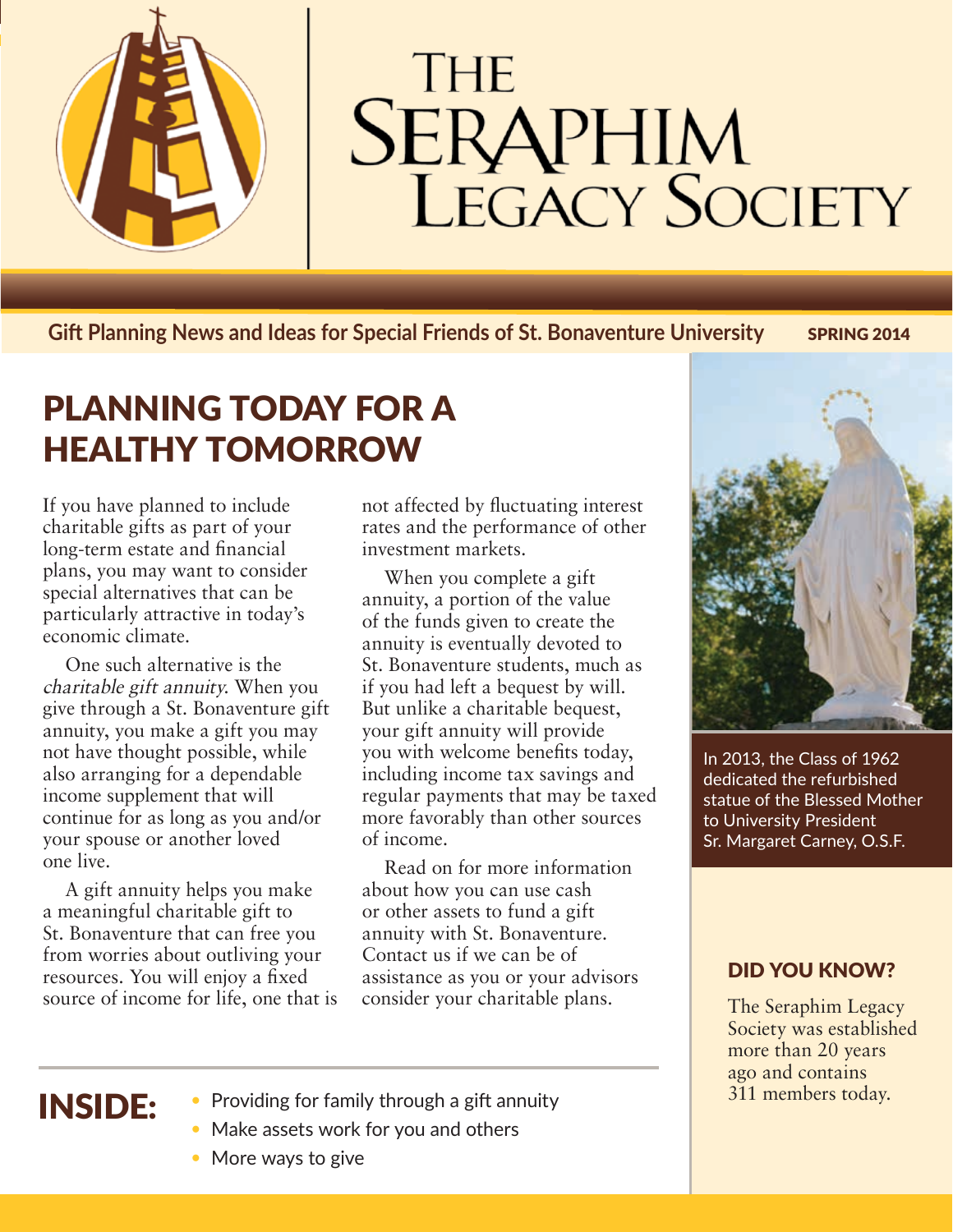## PROVIDING FOR FAMILY THROUGH A GIFT ANNUITY

Jim Kelley, class of 1955, is a family man—always has been. From an early age, Jim learned the importance of family. When Jim was 17, he lost his father. At that time, he decided to postpone college plans for a year to stay at home in Brasher Falls, N.Y., and take care of his mother and five sisters. After graduating from St. Bonaventure with a business degree, he felt it was his duty to serve in the military. After two years in the Army, Jim tried out a



Jim, '55, and Judy Kelley

few different careers. After year-long stints with both the state of New York and General Electric, Jim arrived at General Motors, where he spent the next 30 years. One of the best benefits of working at GM was that it introduced him to his wife, Judy, with whom he has two sons and two daughters.

At St. Bonaventure, Jim formed many close relationships. He remembers specifically Fr. Fidelis O'Rourke, O.F.M., first dean of the School of Business. Jim recalls, "I really learned a lot from him. He taught law and his mentoring provided the foundation of a lot of my decisions later in life. Because I came from a small town, I didn't understand much about the way things worked in the business world. But, with Fr.

Fidelis' mentorship, I learned so much that helped me in my career."

Jim has been happily retired for some time and enjoys traveling with his wife and kids, belonging to a car club in Florida (where everyone is quite jealous of his classic GM Corvair and Chevy Vega), and staying in touch with friends and his St. Bonaventure family every five years at reunions.

He particularly recalls one reunion where the St. Bonaventure gift annu-

ity program was introduced. After learning more about the lifetime payments and tax benefits a gift annuity can provide and because of his desire to support St. Bonaventure, Jim decided on a gift. Jim states, "The older you get, I think annuities get more attractive. They provide a tremendous way to have security for myself and for my wife, while supporting an institution that means a great deal to me. The tax benefits are great, and I have never regretted having the gift annuities."

Family remains important to Jim, and his gift annuity with St. Bonaventure University allows him to provide for himself and his family now and for St. Bonaventure in the future. As Jim says, "With the payments I receive, I can put the money into my savings."



As a valued member of the Seraphim Legacy Society, you play a pivotal role in the success of our students.

#### MAKE ASSETS WORK FOR YOU AND OTHERS

Through the use of charitable gift annuities, you can make a gift to St. Bonaventure while you also:

- Enjoy generous payments that will continue and never shrink as long as you live.
- Unlock cash flow from low-yielding securities.
- Help support a sibling, parent or other loved one.
- Reduce or eliminate gift, estate and income taxes.
- Avoid unnecessary probate expenses.

2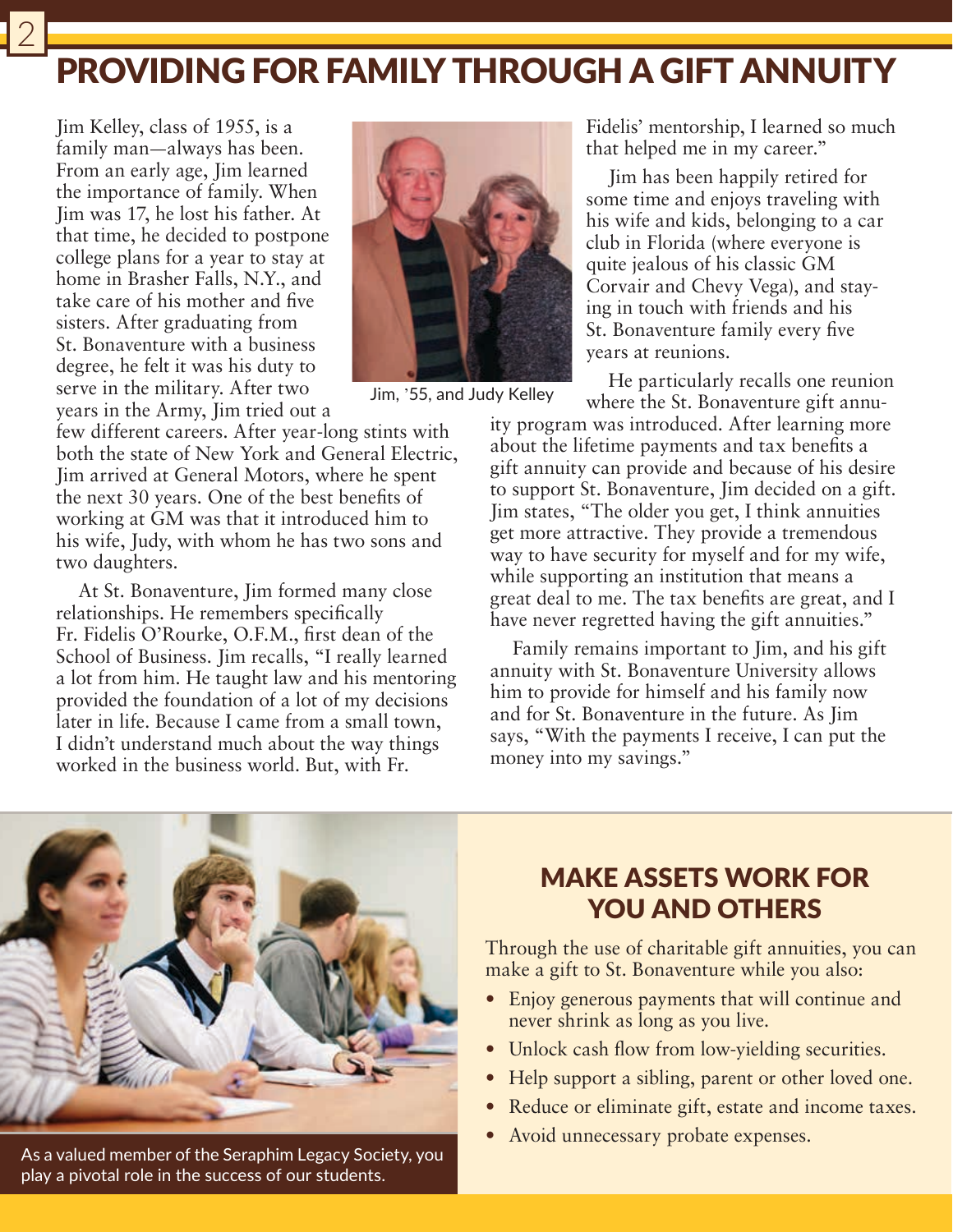# ENJOYING THE BENEFITS OF GIFT ANNUITIES

Through charitable gift annuities, you can arrange for additional income that is predictable and will continue for as long as you and/or a loved one live. This popular plan helps donors increase spendable income, provide for asset management and reduce gift, estate and income taxes, all while making a significant gift.

#### **How do gift annuities work?**

Under the terms of a charitable gift annuity, you make a gift of cash or appreciated securities

through a simple agreement that provides for regular, fixed payments that are designed not to decrease in size or frequency, regardless of interest rate changes or stock market fluctuations.

See the chart at right for examples of rates you can receive.

 In addition to increased spendable income, gift annui-

ties provide additional tax and financial benefits:

• Freedom from worry about management of assets used to fund the gift annuity.

| <b>Gift Annuity Payment</b><br><b>Rates for One Person</b> |         |     |         |
|------------------------------------------------------------|---------|-----|---------|
| Age                                                        | Rate    | Age | Rate    |
| $90+$                                                      | $9.0\%$ | 75  | 5.8%    |
| 85                                                         | 7.8%    | 70  | $5.1\%$ |
| 80                                                         | $6.8\%$ | 65  | 4.7%    |
| For illustrative purposes only. Please contact             |         |     |         |

us for current benefits and rates for other ages and multiple annuitants. Minimum annuity amount is \$25,000; minimum age is 55.

• A generous federal income tax deduction for a portion of the amount transferred.

3

- Part of each payment is received free from income tax for a period of time.
- Capital gains tax can be bypassed at the time of the gift.
- Estate taxes, probate expense and delay can be avoided on amounts used to fund your gift annuity.
- Payments can also benefit family or other loved ones, if you wish.

#### **Choose the best asset**

Cash can be the most convenient asset to use to fund your gift annuity. When you give cash for your gift annuity, you will enjoy immediate tax savings. In addition, the maximum amount of each payment may be received free of income tax.

As noted above, securities that have increased in value but yield less spendable income than you would like can also be an excellent choice of asset to give in this way.

## MINIMIZE TAX ON RETIREMENT PLAN FUNDS

Are you at the point in life where you may soon be required to make withdrawals from retirement plans? Would you like to reduce the amount of tax due on these withdrawals and have more funds available to provide future income? This can be accomplished through gift annuities as well.

**Example:** Ben learns that he is nearing the age when he must withdraw funds from his IRA. He already has sufficient income from other sources and does not expect to need these funds for living expenses.

In his tax bracket, he will owe income tax of at least 28 percent on any withdrawals, leaving a reduced amount to reinvest at what he expects will be relatively low rates of return. Estate taxes could also be due on the eventual value of the withdrawn amount.

If he instead were to fund a gift annuity using a portion of any funds withdrawn from his IRA, Ben would reduce the tax on the withdrawal. Based on various rates at the time of his withdrawal, he could be able to transfer withdrawals for a gift annuity which would then make tax-favored payments to him for the remainder of his life. The amount used to fund his gift annuity would also be removed from his taxable estate.